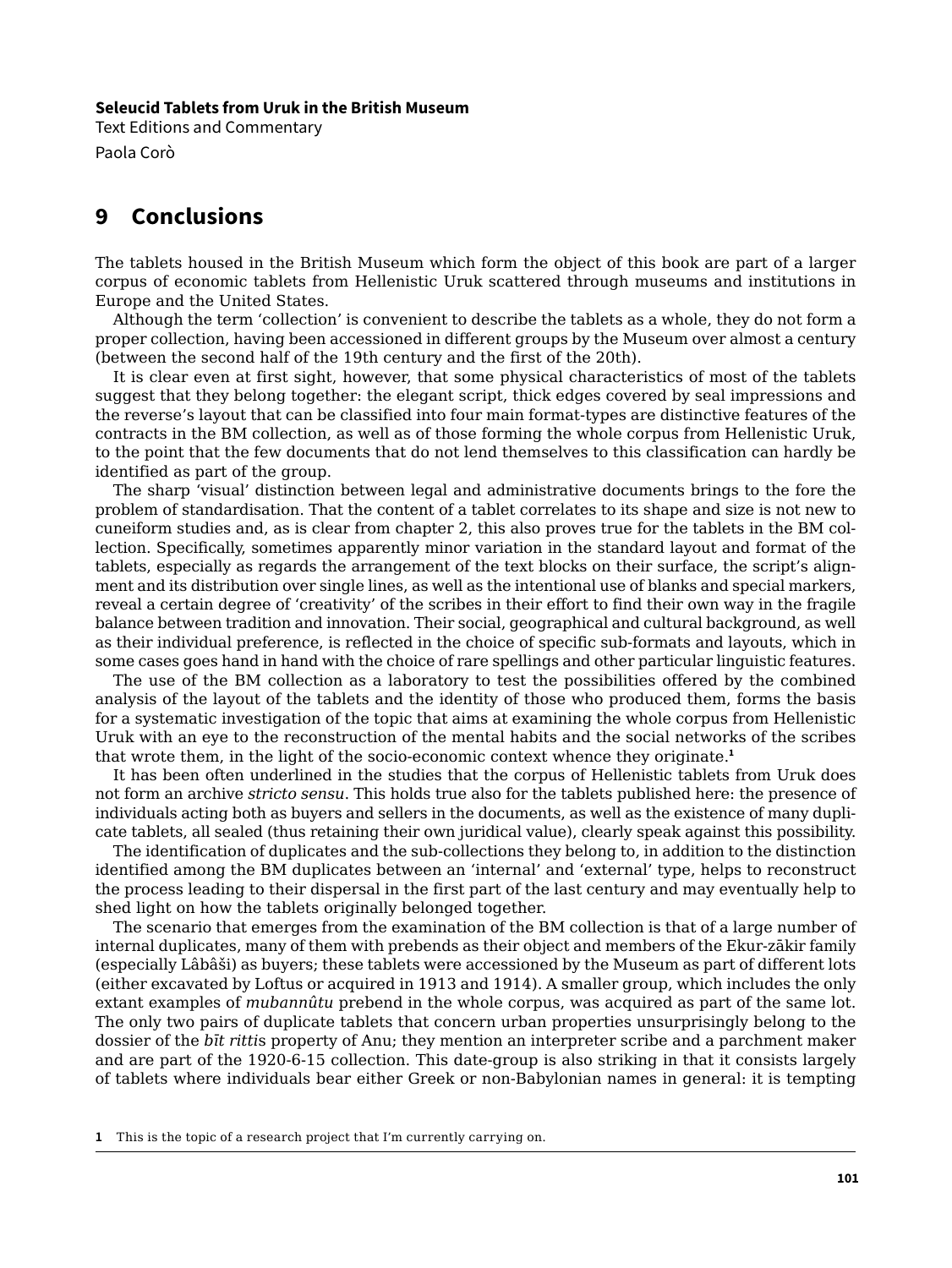to suggest that it assembles tablets that originally belonged to a distinct group, separate from the others. Be that as it may, it seems likely that a similar methodology applied to the systematic study of the duplicates of the whole corpus will offer useful information for understanding the rationale for the tablets being stored together and detecting the mechanisms underlying their production.

The approach adopted in this book was that of exploring the documents of the collection according to the three main thematic sections on which they bear: arable land, urban properties and prebends. The administrative texts have been treated as a group since, given their small number, a thematic subdivision would have not been useful.

Although the examination of family or other specific dossiers was not the prime interest of the investigation, looking at the content of the documents through the lens of the social dimension of the individuals acting in them helped to analyse patterns, to detect strategies, and in general to understand the rationale for the transactions. Thus, although the thematic division of the collection conforms to the general make-up of the corpus from Hellenistic Uruk (with the notable exception of slaves), exploring the types of property with lineage (or its absence), family relationships, professions and sometimes also gender and geography in mind allowed us to highlight the original contribution that the BM tablets bring to the corpus, in addition to new evidence *per se* (such as new types of prebends, new formulae etc.).

Thus, for example, the collection informs us about the occupational patterns of two areas of the city of Uruk, one characterised by arable land, the other by urban properties, that were not well attested before. One is the area of 'the bank of the moat and the wall of Uruk', whose landscape is characterised by the presence of fields adjoining the Nār-Damqat canal; the documents confirm the long term occupation of this area by the prebendary gardeners and further suggest that the interest of Lâbâši and other members of his family for the arable land located there is connected to their holding titles in that profession.

The other area is that variously described as 'the Fortress of Anu, the Village, the Ešgal' (or a combination of the three). Here the documents in the BM collection show that large unbuilt plots of urban land were allocated by the temple as tenured properties, under the supervision of the *rab ša rēš āli*, to tenants in order for them to exploit the plots as housing. The conditions incumbent on the assignees as a result of this procedure are explicitly stated in the allocation contracts and are probably also reflected in the so-called 'conditional sales', i.e. sale contracts, concerning tenured properties that add to the transfer of ownership formula the specification that the property is owned by the new owner in *bīt ritti-*ship.

The area of the Village district is prominently occupied by individuals that do not belong to the traditional families of Uruk; they bear non-Babylonian names (especially North-West Semitic names or Greek names) and are identified by a professional designation. Among them, in addition to the clay workers of the temple are found, for example, interpreter scribes and the parchment maker (a hapax in the sources). These elements as a whole suggest that the area was of somewhat new occupation.

On the other hand, the collection adds to our previous knowledge on shops: besides confirming that these structures enjoyed a special status (they were more valuable than others, bordered public streets, were always next to each other and had a rectangular shape), it offers evidence for a pattern of gender-related ownership. Women appear prominently as the owners of shops: it is not clear why this happened, either in connection to their function or to the fact that they were a preferential item in connection to dowries.

Prebends represent a substantial part of the contracts in the BM, which besides presenting evidence for newly attested titles at the same time offer many new insights into the system and its mechanisms. As for the new titles, for that in the *malītu-*offerings we only know that it was connected to the clothing ceremonies of the gods and the cult in the Ešgal and Rēš temple. As for the *mubannûtu*, the presence of documents relating to this title has proven important not only because it is a hapax, but also because it confirms the existence in this period of two separate titles, one for the builder and one for the arranger of the sacrificial table. It forms the basis for the interpretation of another title, usually translated as cultic attendant (*gerseqqûtu*), whose meaning remained to date somewhat opaque.

The makeup of the BM collection as regards the distribution of prebend-types conforms, as we have seen, to that of the corpus in general. The BM tablets add to the corpus a substantial amount of information on the prebends of the cultic attendant, the exorcist and also of the temple-enterer,